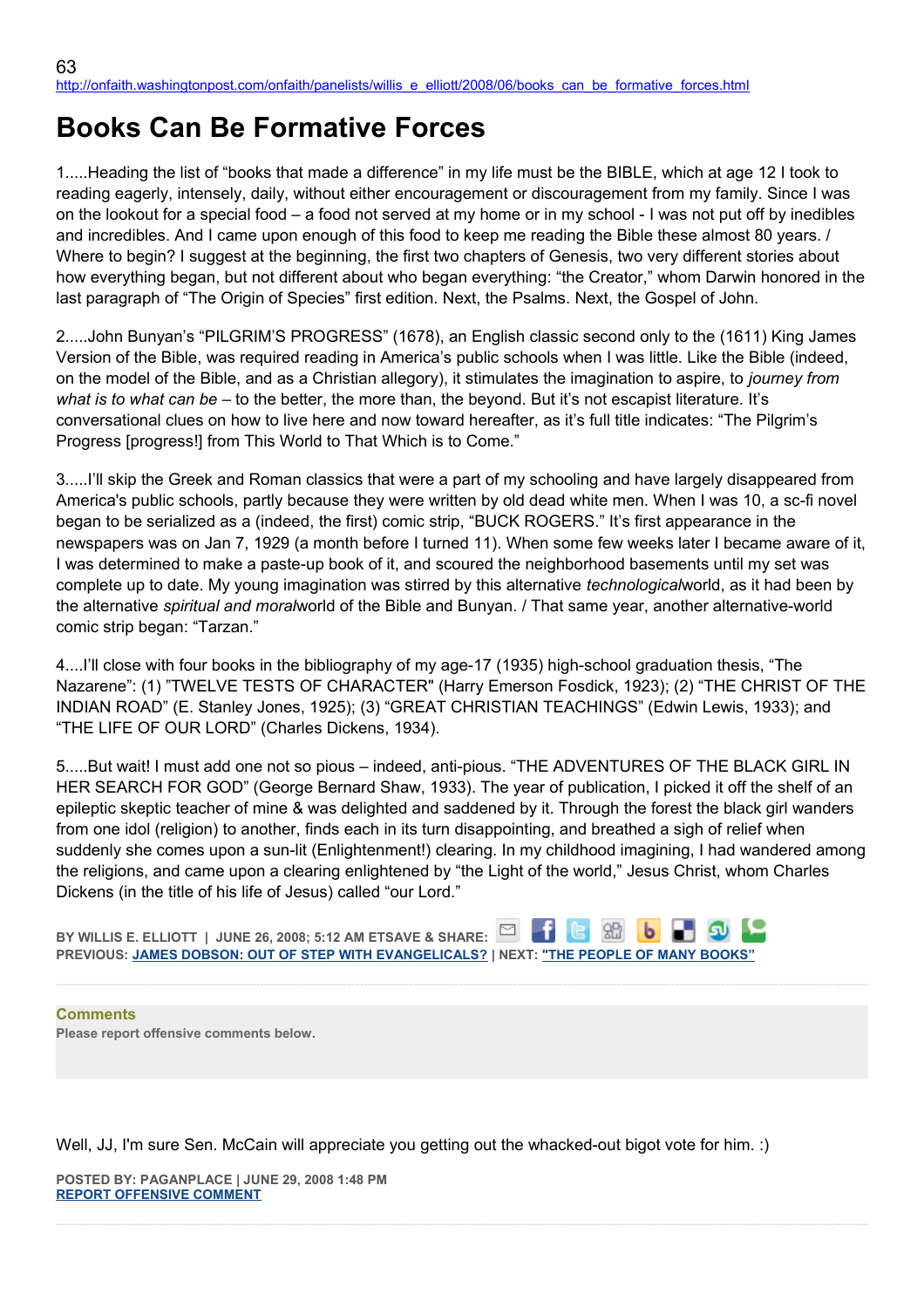I never knew Charles Dickens wrote anything religious ("A Christmas Carol" doesn't count). I've read virtually every novel he wrote, as he's one of my favorite authors. I just may look that one up, just out of curiosity. (I don't consider myself a Christian nor am I in danger of converting antime soon. Been there, done that... But I respect anyone who follows the true Christian spirit.)

**POSTED BY: LAUREL YVES | JUNE 28, 2008 1:23 PM [REPORT OFFENSIVE COMMENT](mailto:blogs@washingtonpost.com?subject=On%20Faith%20Panelists%20Blog%20%20%7C%20%20Laurel%20Yves%20%20%7C%20%20Books%20Can%20Be%20Formative%20Forces%20%20%7C%20%203999255&body=%0D%0D%0D%0D%0D================%0D?__mode=view%26_type=comment%26id=3999255%26blog_id=618)**

One of the first songs I ever learned was 'Swing Low Sweet Chariot" something in that Old Spiritual spoke loudly to something in my then 8 year old soul.

Not to disappoint you but most of the songs I know and all but one of the ones that are original with me are are fairly overtly religious.

One more sample of the latter Is called the Righteous judge.

It may not be the preacher who speaks so mightily, And it may not be the soloist who sings so wonderfly, And it may not be the Evangelist that sits at Gods right hand, But it just might be the simple man who Keeps all God's commands

Refrain:

For It's God the righteous Judge of all knows each and every heart And its God the righteous Judge of all who knew him from the start And it's God the righteous Judge of all will fill from his heart For God is the righteous judge of all.

Not everyone who casts out demons in his holy name nor everyone who heals the sick or causes to walk the lame

will walk the Golden Streets of heaven on that final day But there you'll find the simple man who kneels alone to pray.

rrepeat refrain.

**POSTED BY: GARYD | JUNE 27, 2008 9:33 PM [REPORT OFFENSIVE COMMENT](mailto:blogs@washingtonpost.com?subject=On%20Faith%20Panelists%20Blog%20%20%7C%20%20Garyd%20%20%7C%20%20Books%20Can%20Be%20Formative%20Forces%20%20%7C%20%203990861&body=%0D%0D%0D%0D%0D================%0D?__mode=view%26_type=comment%26id=3990861%26blog_id=618)**

Hey, that's got some good qualities, Gary. :)

I wouldn't give up good meter for a seeming-clever rhyme, though. 'impact' in there doesn't flow.

Does make me think we shouldn't be arguing like this, though, We'd understand each other a lot better if we were singing.

Not that overtly-religious music, particularly Christian Rock, isn't generally atrocious.

Always selling something. :)

Did make me think of the Bowie song of the same title, though. Not so much about exhorting humility, as a humbler sort of heroism. :)

**POSTED BY: PAGANPLACE | JUNE 27, 2008 2:06 AM [REPORT OFFENSIVE COMMENT](mailto:blogs@washingtonpost.com?subject=On%20Faith%20Panelists%20Blog%20%20%7C%20%20Paganplace%20%20%7C%20%20Books%20Can%20Be%20Formative%20Forces%20%20%7C%20%203981065&body=%0D%0D%0D%0D%0D================%0D?__mode=view%26_type=comment%26id=3981065%26blog_id=618)**

I tend, with the help of God to make my own Music.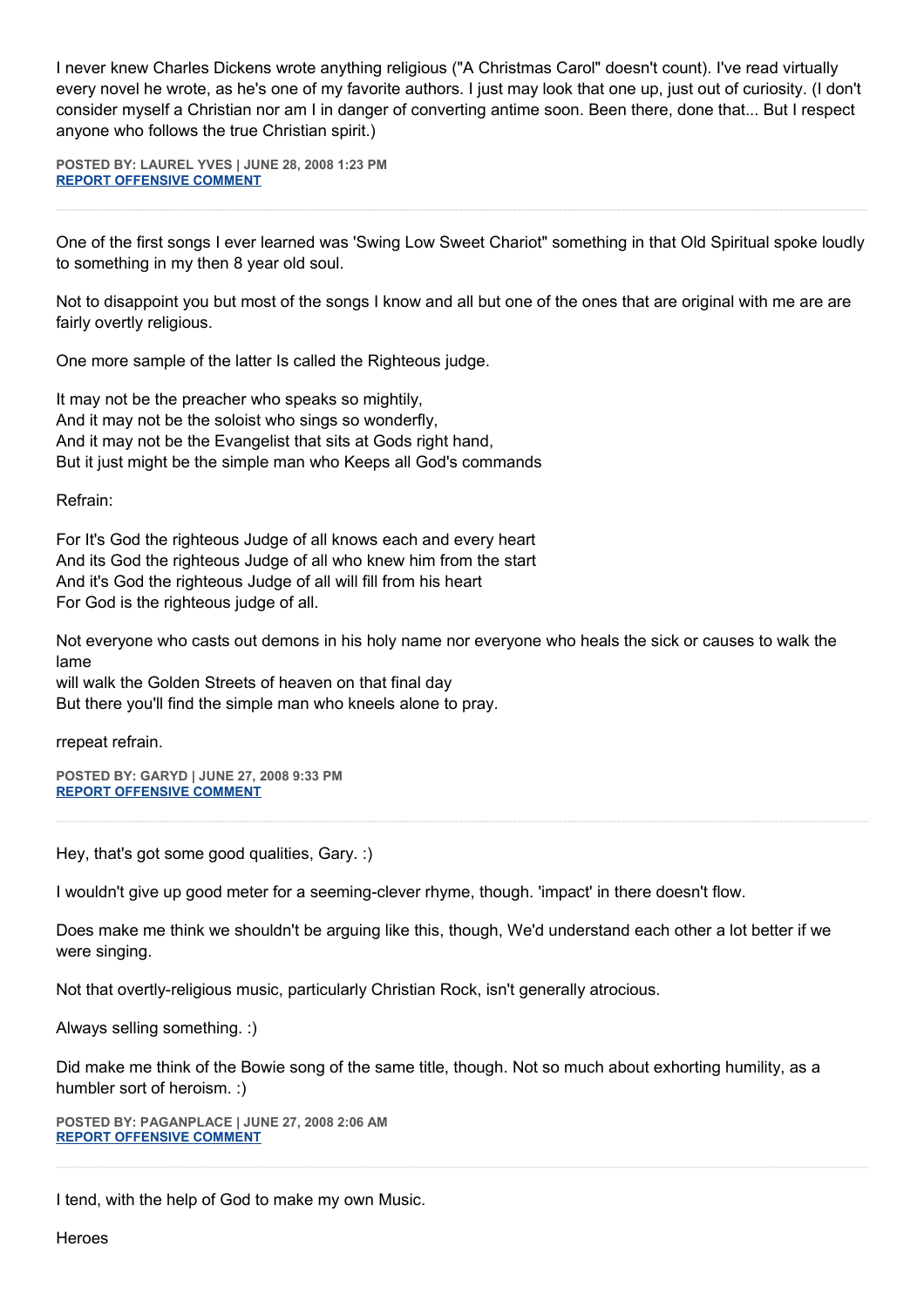We all want to be heroes. Yes, I know it's true We all want to be heroes instead of lettin' the Lord shine through We all want to be heroes and leave the hurtin' and carin' to you o lord, And leave the hurtin' and carin' to you.

We all want to be heroes Yes it's a natural fact. We all want to be heroes But God's already seen our act. We all want to be heroes instead of lettin the Spirit impact. We all want to be heroes, And shove you right out of the Act O lord And shove you right out of the act.

So quit tryin' to be a hero and the Lord'll come shinin' Through Quit tryin' to be a Hero and the Lord'll make use of you Quit tryin' to be a hero and the world will come to know that you're God's own chosen Child by the Joy they see in you.

**POSTED BY: GARY | JUNE 25, 2008 10:56 PM [REPORT OFFENSIVE COMMENT](mailto:blogs@washingtonpost.com?subject=On%20Faith%20Panelists%20Blog%20%20%7C%20%20Gary%20%20%7C%20%20Books%20Can%20Be%20Formative%20Forces%20%20%7C%20%203967334&body=%0D%0D%0D%0D%0D================%0D?__mode=view%26_type=comment%26id=3967334%26blog_id=618)**

PP,

I know what you mean about music - I'm one of those people for whom life requires a soundtrack. I can name a song that I was listening to (whether it was one that was popular at the time or something from long ago and/or far away that I had discovered) at pretty much every watershed event in my life.

**POSTED BY: LEPIDOPTERYX | JUNE 25, 2008 3:47 PM [REPORT OFFENSIVE COMMENT](mailto:blogs@washingtonpost.com?subject=On%20Faith%20Panelists%20Blog%20%20%7C%20%20lepidopteryx%20%20%7C%20%20Books%20Can%20Be%20Formative%20Forces%20%20%7C%20%203963330&body=%0D%0D%0D%0D%0D================%0D?__mode=view%26_type=comment%26id=3963330%26blog_id=618)**

"When I was 10, a sc-fi novel began to be serialized as a (indeed, the first) comic strip, "BUCK ROGERS." It's first appearance in the newspapers was on Jan 7, 1929 (a month before I turned 11). When some few weeks later I became aware of it, I was determined to make a paste-up book of it, and scoured the neighborhood basements until my set was complete up to date. My young imagination was stirred by this alternative technological world, "

No rest for the temporally-displaced, eh, Reverend? \*smile.\* (No, really, that's friendly) :)

It's funny, sometimes, though, how we prioritize \*books\* so much, when sometimes I think it's our \*songs\* that really do the most.

Not too much new coming out in this corporate nightmare, (Hey, we were supposed to have lots of flying cars and New Wave face paint!)

But I was just singing along with some new Springsteen,